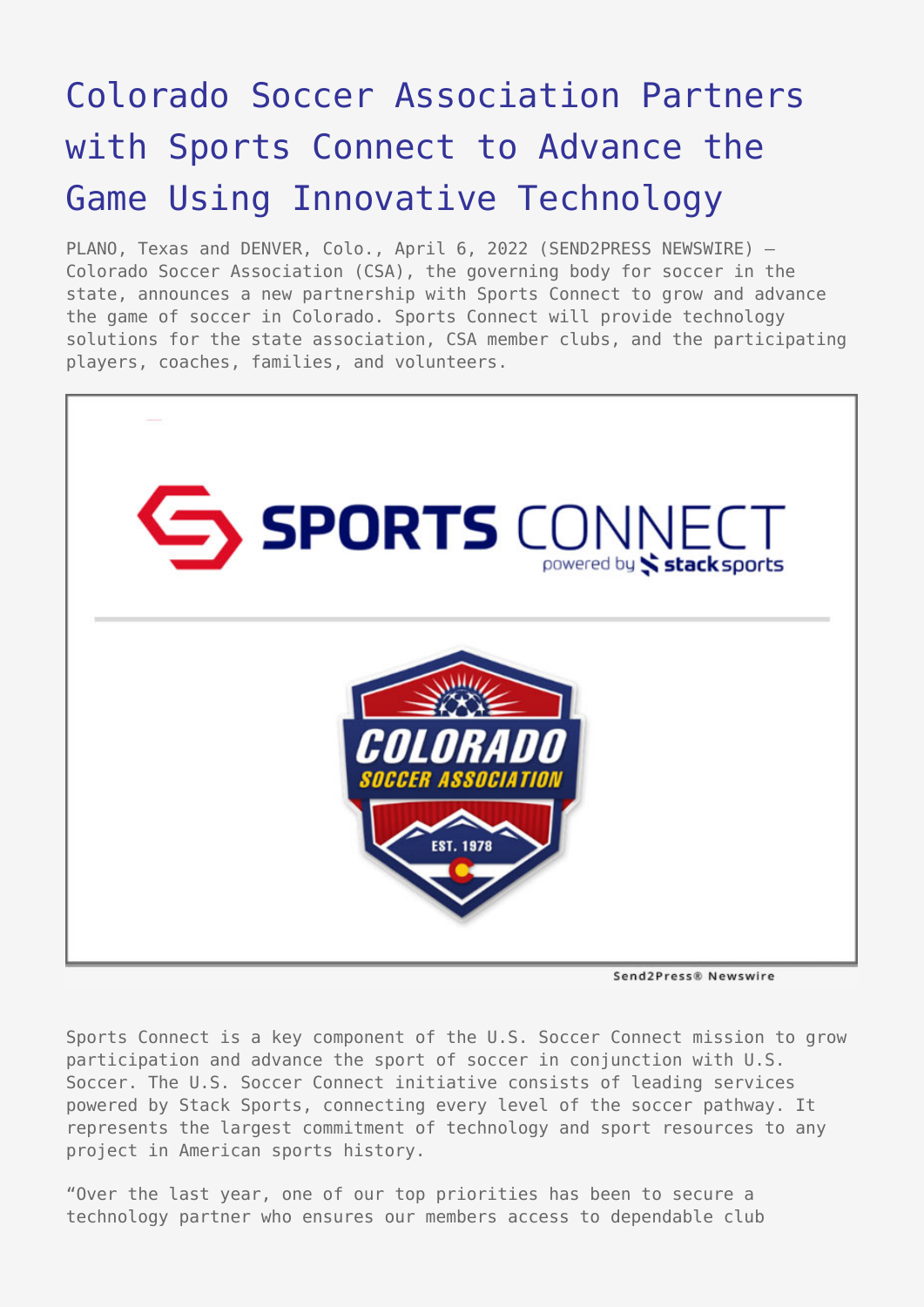management with best-in-class support to keep their season running smoothly and ultimately grow the game of soccer in Colorado," said Nate Shotts, Chief Executive Officer of CSA. "After reviewing multiple platforms, we are pleased to announce our new partnership with Sports Connect as the exclusive technology provider of CSA. We know with Stack Sports we have secured a partner who is best positioned to serve our membership.

"We are proud to partner with Colorado Soccer Association to help grow participation in the state," said Adam Abney, General Manager of Sports Connect. "CSA has been inspiring a passion for soccer in their communities for decades, having an undeniable impact on the growth of the sport in Colorado. Together through this new partnership, we will help give even more players the opportunity to play through innovative technology that makes managing each season easier."

Affiliated associations and clubs partnering with Sports Connect will have access to a full suite of features, including Mobile-First Registration, seamless data integration with CSA, safety and compliance tracking, professional website designs, data insights, secure online payment processing, and more.

Many soccer clubs affiliated with CSA have already chosen Sports Connect for their club management needs, and many more are upgrading to the platform.

When your club is ready to take advantage of the benefits of this new exclusive partnership, contact the Sports Connect team at <https://sportsconnect.com/colorado-soccer-association/>.

## **About Colorado Soccer Association:**

Colorado Soccer Association (CSA), a non-profit educational and service organization, oversees Colorado soccer, benefits players and members, advances and honors the game by providing critical infrastructure and promoting sportsmanship and fair play in a safe and enjoyable environment. CSA is comprised of over 60+ clubs that facilitate recreational, select and regional programs, adult programs as well as TOPSoccer (soccer programming for players with disabilities). In addition to several outreach programs, CSA is responsible for running numerous state-level leagues at the competitive and recreational levels, as well as State and Presidents Cup tournaments and Colorado Select. For more information, see [https://www.coloradosoccer.org/.](https://www.coloradosoccer.org/)

## **About Stack Sports:**

With nearly 50 million users in 35 countries, Stack Sports is a global technology leader in SaaS platform offerings for the sports industry. The company provides world-class software and services to support national governing bodies, youth sports associations, leagues, clubs, parents, coaches, and athletes. Some of the largest and most prominent sports organizations including the U.S. Soccer Federation, Little League Baseball and Softball, and Pop Warner Little Scholars rely on Stack Sports technology to run and manage their organizations. Stack Sports is headquartered in Dallas and is leading the industry one team at a time focusing on four key